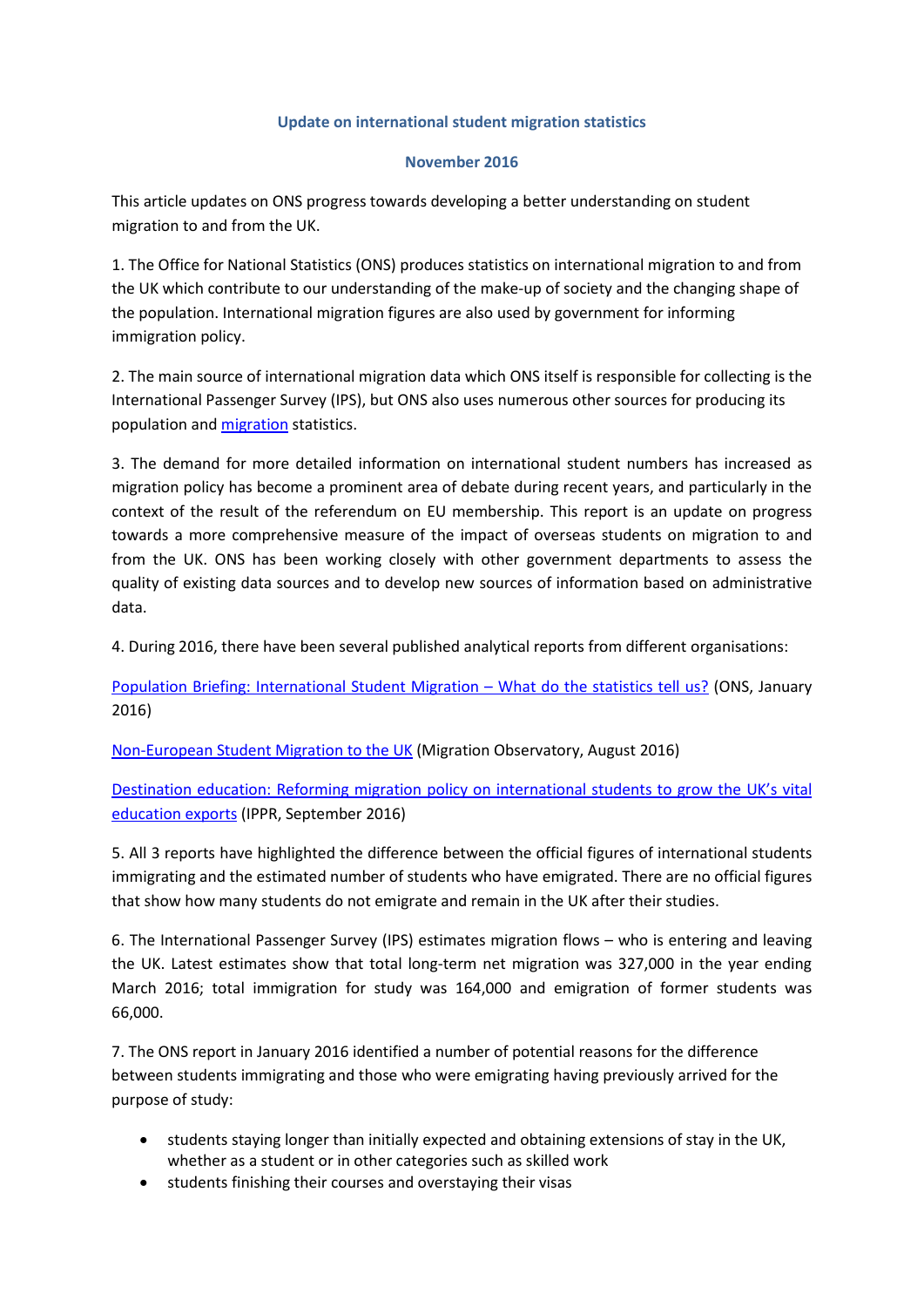- the IPS not completely recording student flows, either due to sampling or non-sampling errors (such as not responding to the survey or responding incorrectly); this is a question of recent increasing prominence
- when student migration is in a period of growth, as it generally has been in the UK since the 1990s, then student numbers will make a positive contribution to net migration during that period because the numbers arriving in any year will tend to be larger than the numbers leaving (reflecting the lower number of previous years' arrivals); if student immigration were to decline, the opposite will be true

8. The net migration figures are used by ONS to calculate the size of the UK population in any given year and they include international students since they contribute to population growth. These population figures are used by national and local government to inform their planning and removing any key group would have consequences for this. When it would be helpful, ONS provides breakdowns of figures where data allows, including to assist policy departments with their decisions. We have identified how data sources could be improved to better understand student migration and what students do after their studies.

9. Our work this year has identified that the IPS is the only currently available data source that identifies when a student emigrates. We have investigated how the IPS is identifying emigrating students in more detail, including whether the intended length of stay stated by students when they arrive in the UK differs from their actual length of stay when they emigrate (for example, a student arrives stating 12 months or more, but leaves after 11 months). If this was occurring, it may explain why long-term emigration figures for students appear low compared to long-term immigration figures. However, our initial findings suggest there is a close match in the numbers of those who intend to stay less than 12 months and those who actually leave within 12 months. Additionally, we will make better use of administrative data sources by linking them together to provide a more reliable picture of how many students remain in the UK after their studies.

10. The above developments will provide better information about students while they remain in the UK and will not generate new information on student departures from the UK. When available, emerging data on Home Office exit checks (introduced in April 2015) will produce a more complete picture of how many non-EU students depart the UK by the time their visa expires. During 2016, the Home Office has further developed this source, and published a first [report](https://www.gov.uk/government/uploads/system/uploads/attachment_data/file/547989/report-on-statistics-being-collected-under-exit-checks-programme.pdf) in August, focusing on the quality of work so far. These data will provide information on departures from the UK and not long-term emigration, since they do not record how long a departing person intends to live abroad, as some of them may return to the UK after a short period of time and so will not be emigrants.

11. ONS plans to publish an update containing results of investigations carried out during 2016. These are briefly described in Table 1 and more detailed results will be published in early 2017. When available, further work is planned to examine what the emerging Exit Check data show regarding departures of people on student visas. Additionally, ONS is considering a one-off online survey to collect information from international students approaching course completion. If this goes ahead, it is likely to take place in March 2017 and the results will be available in summer 2017.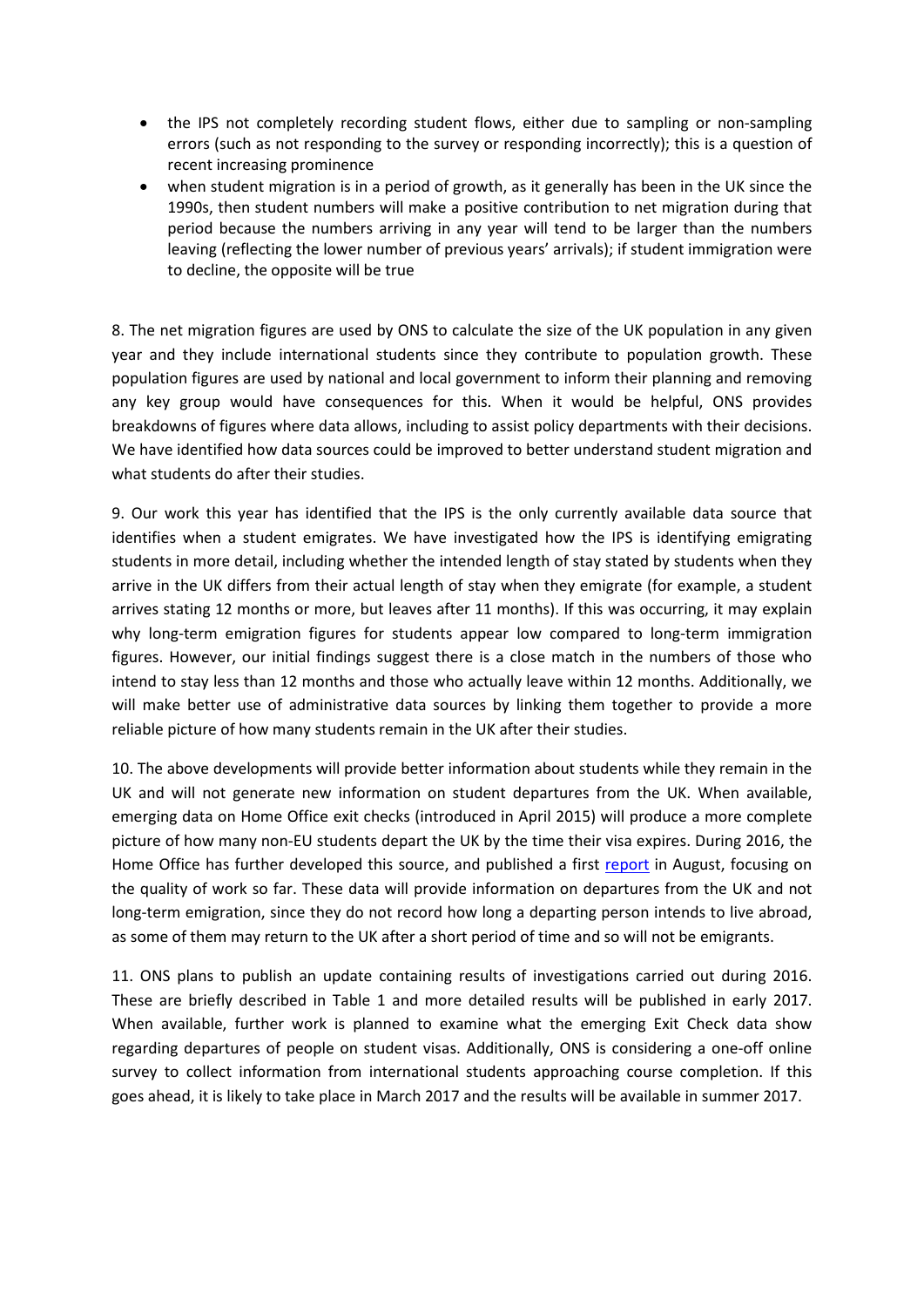| Table 1: Summary of ONS work on international student migration |  |
|-----------------------------------------------------------------|--|
|-----------------------------------------------------------------|--|

| What we have done                                                                                                                                                                                                                                                                                                                                                                                                                                                                                                                                                                                                                                                                                                                                                                                                                                                                                                                                                                                                                                                                                                                           | What it has told us                                                                                                                                                                                                                                                                                                                                                                                                                                                                                                                                                                                                                                                                                                                                                                                                                                                                                                                        |
|---------------------------------------------------------------------------------------------------------------------------------------------------------------------------------------------------------------------------------------------------------------------------------------------------------------------------------------------------------------------------------------------------------------------------------------------------------------------------------------------------------------------------------------------------------------------------------------------------------------------------------------------------------------------------------------------------------------------------------------------------------------------------------------------------------------------------------------------------------------------------------------------------------------------------------------------------------------------------------------------------------------------------------------------------------------------------------------------------------------------------------------------|--------------------------------------------------------------------------------------------------------------------------------------------------------------------------------------------------------------------------------------------------------------------------------------------------------------------------------------------------------------------------------------------------------------------------------------------------------------------------------------------------------------------------------------------------------------------------------------------------------------------------------------------------------------------------------------------------------------------------------------------------------------------------------------------------------------------------------------------------------------------------------------------------------------------------------------------|
| We have met with several universities,<br>representing a cross-section of courses. This was<br>to enable us to better understand the<br>experiences of the universities regarding<br>international student migration.                                                                                                                                                                                                                                                                                                                                                                                                                                                                                                                                                                                                                                                                                                                                                                                                                                                                                                                       | Their reports of the types of courses that<br>students enrol on reflect administrative data<br>held by the Higher Education Statistics Agency<br>(HESA). Additionally, the universities informed us<br>that in their experience, they believe<br>international students are compliant with visa<br>restrictions and that the majority return home<br>after their courses, although there is no post-<br>study evidence to support this.                                                                                                                                                                                                                                                                                                                                                                                                                                                                                                    |
| We have compared data across different<br>sources. These are the International Passenger<br>Survey (IPS), Labour Force Survey (LFS), Higher<br>Education Statistics Agency (HESA) and Home<br>Office visa, asylum and settlement data (Migrant<br>Journey). The first 2 sources are sample surveys<br>whereas the last 2 sources are administrative<br>data.                                                                                                                                                                                                                                                                                                                                                                                                                                                                                                                                                                                                                                                                                                                                                                                | HESA, Home Office visa statistics and IPS<br>estimates show broadly consistent patterns for<br>student immigration once definitional<br>differences are accounted for.<br>Our investigations have shown that the LFS is not<br>a suitable source for measuring international<br>student migration flows for a number of reasons.                                                                                                                                                                                                                                                                                                                                                                                                                                                                                                                                                                                                           |
| We have identified how data sources could be<br>improved to better understand student<br>migration and what students do after their<br>studies. We have:<br>responded to the Destination of Leavers from<br>٠<br>Higher Education Survey (DLHE) consultation<br>considered which additional variables (such<br>٠<br>as National Insurance number and passport<br>number) would be useful on HESA data (to<br>enable linking with other sources)<br>supported the recording of country of birth<br>$\bullet$<br>and/or nationality on the Welsh, Scottish and<br>Northern Ireland school censuses<br>ensured we are aware of the progress of Exit<br>Check data and that our requirements of<br>these data for statistical purposes are<br>specified<br>We are considering whether a one-off, separate<br>student survey might provide insight into<br>international students' post-study intentions,<br>how sure they are of these intentions, their<br>travel patterns and how they might respond to<br>particular IPS questions. If this were to go ahead,<br>it would be undertaken in mid 2017, with results<br>expected in the summer. | There is no single data source that provides a<br>clear picture of what students do after their<br>studies, particularly how many students remain<br>in the UK.<br>The IPS is the only available data source that<br>identifies when a student emigrates. The only<br>possible alternative data source currently<br>available is the Destination of Leavers survey,<br>which has very low response rates for non-UK<br>nationals (34%).<br>The Home Office's Migrant Journey data provide<br>information on the number of expired student<br>visas and the number who either extend their<br>visas or switch to another visa type, such as work<br>(for non-EU nationals).<br>Future work linking sources together is planned<br>and should show how many students work while<br>studying and remain in the UK to work after their<br>courses have completed (for example, linking<br>HESA with Department for Work and Pensions<br>data). |
| We have investigated how the IPS is identifying<br>students in more detail, particularly whether<br>students' actual patterns follow their intentions,                                                                                                                                                                                                                                                                                                                                                                                                                                                                                                                                                                                                                                                                                                                                                                                                                                                                                                                                                                                      | Initial findings suggest that there is not sufficient<br>evidence to support the idea that some students<br>are arriving as long-term immigrants, but are                                                                                                                                                                                                                                                                                                                                                                                                                                                                                                                                                                                                                                                                                                                                                                                  |